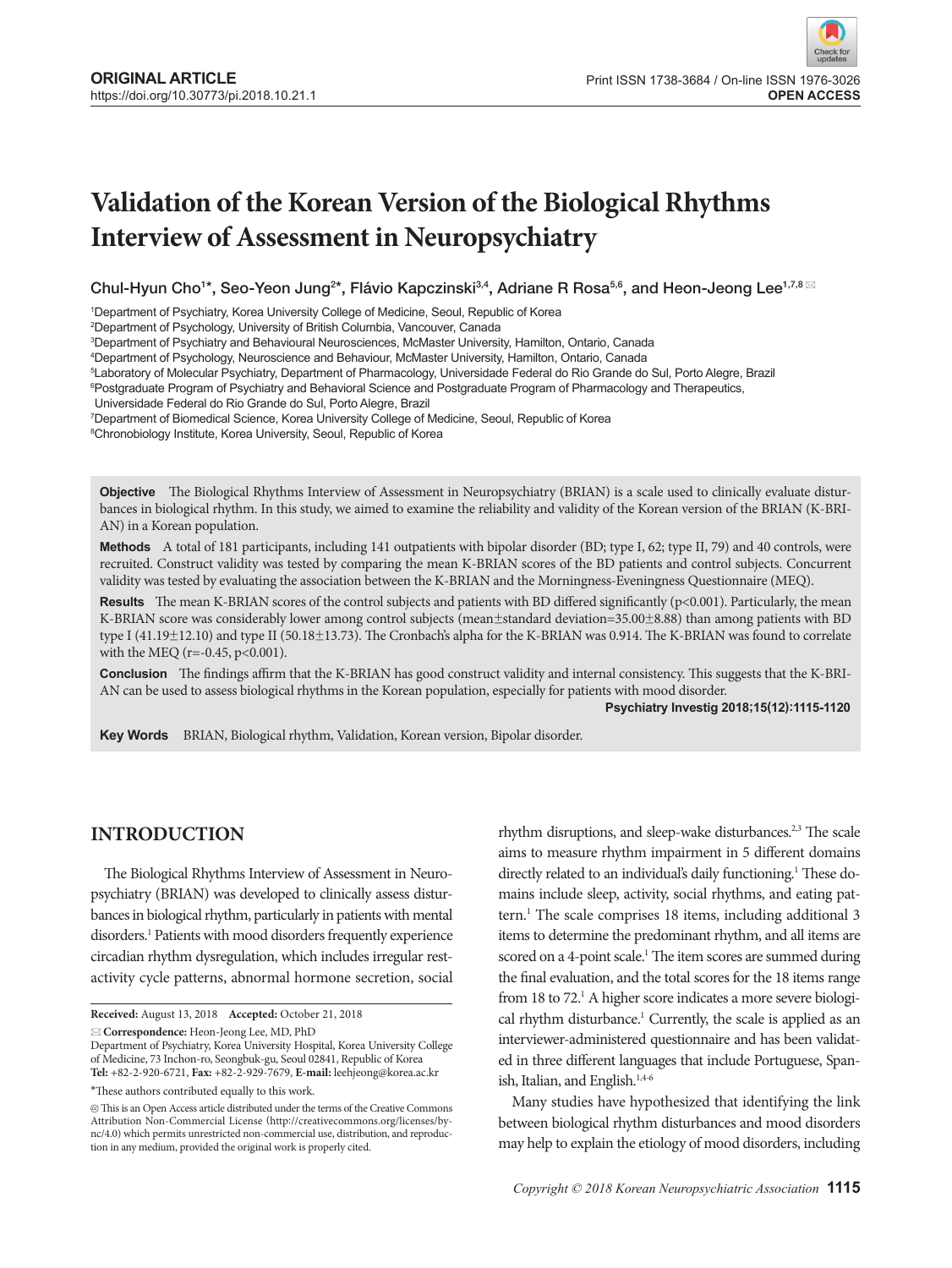bipolar disorder (BD) and depressive disorders.3,7-9 Reports have described associations between circadian rhythm abnormalities and mood disorders, given that circadian rhythm desynchronization plays a substantial role in the emergence of sleep disturbances that are closely associated with mood symptoms.10-12 Sleep-wake cycle irregularities are commonly observed in patients with mood disorders.<sup>13</sup> Additionally, shifts in molecular circadian rhythm phases have been reported in patients with BD in whom phase delays and advances have been associated with different mood episodes, including depressive, manic, and mixed.<sup>2,3</sup> Accordingly, some chronotherapeutic interventions developed to adjust circadian misalignments, such as bright light therapy (BLT), management of a regular sleep-wake cycle, and interpersonal and social rhythm therapy (IPSRT), have been used successfully to reduce the severity of BD.<sup>3,14-16</sup> Moreover, the therapeutic mechanisms of lithium and valproate, which are frequently prescribed for the treatment of BD, have been attributed to the influences of these drugs on circadian genes and molecular clocks via the inhibition of glycogen synthase kinase-3β.<sup>17,18</sup>

Therefore, a biological rhythm assessment is not only important for identifying the cause of clinical symptoms, but also for the psychiatric treatment and clinical research of mood disorders. Currently, scales such as Seasonal Pattern Assessment Questionnaire (SPAQ)<sup>19</sup> and Morningness-Eveningness Questionnaire  $(MEQ)^{20}$  are available for evaluating biological rhythm. However, these scales specifically evaluate chronotype or seasonality and are not sufficient for the direct evaluation of a subject's biological rhythm. Given the increasing emphasis on the importance of biological rhythm in the psychiatric field, the BRIAN was developed with a focus on biological rhythm and is considered highly valuable in research and clinical studies.

The objectives of this study were to examine the reliability and validity of the Korean version of the BRIAN (K-BRIAN) by examining the relevance of the scale for identifying circadian rhythm abnormalities. This study acknowledges the clinical relationship of circadian rhythm disturbances with the clinical manifestations of BD. The study was performed under the assumption that the preferred circadian phase may predict sleep and circadian rhythm alterations in patients with BD, given that previous studies have reported a greater circadian preference towards eveningness in many patients with BD types I and II.<sup>8-10,13,21-23</sup> Accordingly, we adopted another measure, the MEQ,<sup>20</sup> to test the concurrent validity of the K-BRIAN.

### **Methods**

#### **Participants**

One hundred and forty-one patients with a clinical diag-

nosis of BD under a subsyndromic clinical condition according to the Diagnostic and Statistical Manual of Mental Disorders, Fifth Edition  $(DSM-5)^{24}$  were recruited at 9 different hospitals participating in the Mood Disorder Cohort Research Consortium (MDCRC) study,<sup>25</sup> including Korea University Anam Hospital, Seoul National University Hospital, Seoul National University Bundang Hospital, Samsung Medical Center, Severance Hospital, Pusan National University Hospital, Gyeongsang National University Hospital, Cheonnam National University Hospital, and the National Center for Mental Health. Cases were diagnosed using the Mini-International Neuropsychiatric Interview (M.I.N.I.).<sup>26</sup> Sixty-nine subjects were diagnosed with BD I; the remaining subjects were diagnosed with BD II.

Forty control subjects were drawn randomly from the general population at Korea University Anam Hospital. The control group was balanced in terms of age and sex. In this group, 1 male subject was later excluded from the reliability analysis because he failed to answer all questions from the K-BRIAN during the retest assessment.

Informed consent was obtained from all subjects prior to the study. The research was approved by the Institutional Review Board of the Korea University Anam Hospital (IRB No. 2015AN0239) and conducted in accordance with the Declaration of Helsinki.

#### **Assessments**

The BRIAN comprises 18 items divided into 4 main areas related to circadian rhythm disturbances: sleep, social rhythms, activity, and eating pattern. Three additional items addressed predominant rhythm (i.e., chronotype). Particularly, the BRI-AN assesses the frequency of problems related to the maintenance of a regular circadian rhythm. The total BRIAN scores from the 18 items range from 18 to 72, with higher scores indicating a more severe circadian rhythm disturbance. The BRI-AN has been used in previous studies conducted in Brazil,<sup>1</sup> Spain, <sup>27,28</sup> and Canada.<sup>29</sup>

The BRIAN was translated from English to Korean by a lead researcher of the MDCRC. Forward-backward translations were used to maintain linguistic and conceptual equivalence. The K-BRIAN can be found in Supplementary Material (in the online-only Data Supplement). Prior to our work with the K-BRIAN, we received approval from the original author, Dr. Kapczinski,<sup>1</sup> and continued to discuss our progress with this author throughout the study.

The K-BRIAN was applied to the 141 patients with BD and 40 control subjects recruited for our study. Patients with BD were simultaneously evaluated using the MEQ scale<sup>20</sup> and K-BRIAN. These scales were to compare the abilities of these tests to determine chronotypes. The MEQ scale was designed to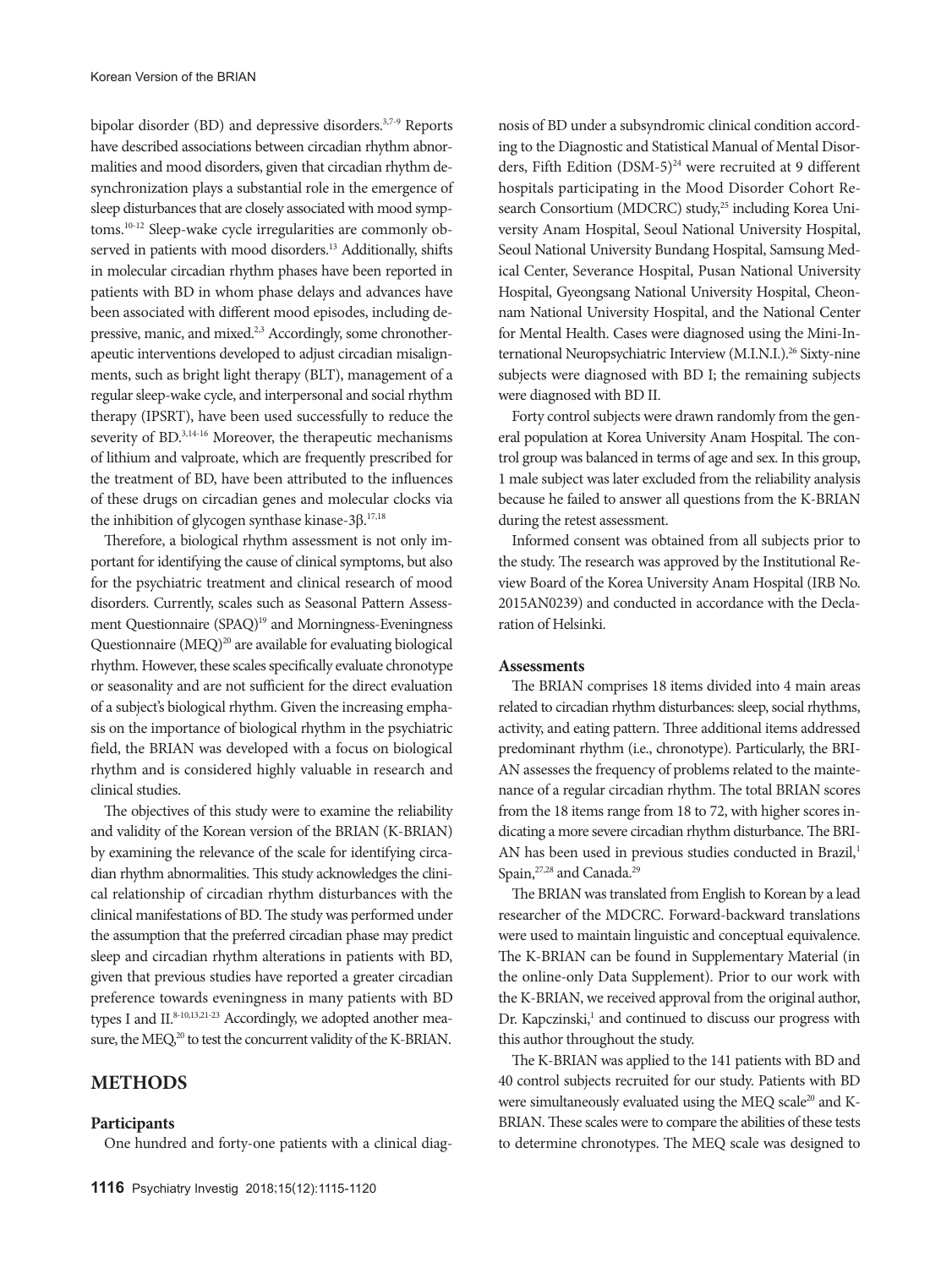evaluate chronotype preferences in individuals. It includes 19 items for which all scores are summed in the evaluation. Subjects with higher scores are more likely to be categorized as the morning type, whereas those with lower scores tend to be categorized as the evening type. As previously mentioned, this study presumed that the eveningness chronotype may be used as preliminary evidence in an evaluation of circadian rhythm alterations, as this characteristic is prominent among individuals with BD or other mood disorders.<sup>8-10,13,21,30</sup> Additionally, the reliability of K-BRIAN was determined in a testretest evaluation involving 40 control subjects. These subjects were evaluated twice at 4-week intervals, and the time points were identified as pre- and post-K-BRIAN. One male control subject failed to complete the post-K-BRIAN.

#### **Statistical analyses**

SPSS 18.0 for Windows (SPSS Inc., Chicago, IL, USA) was used to perform the statistical analysis. First, a 1-way analysis of variance (ANOVA) was used to test the construct validity of the K-BRIAN. The mean K-BRIAN scores of the patients with BD and control subjects were compared to examine whether the scale could determine abnormalities in biological rhythms among the former group. Second, the associations between the K-BRIAN and MEQ were analyzed by comparing the mean K-BRIAN and MEQ scores of the patients with BD. The concurrent validity of these scales was evaluated using a Pearson's correlation analysis. Third, Cronbach's alpha was used to evaluate the internal consistency of the K-BRIAN. The test-retest reliability of the pre- and post-K-BRIAN scores of the control group were compared using the paired samples t-test.

## **Results**

#### **Subject characteristics**

The subjects' demographics were analyzed using descriptive statistics (Table 1). The mean (±standard deviation) ages of patients with BD types I and II were 23.32±2.66 and 22.87±2.70 years, respectively. There were slightly more female than male subjects among all patients with BD types I and II. The mean K-BRIAN score was higher among patients with BD type II (50.18 $\pm$ 13.73) than among patients with BD type I (41.19±12.10). However, patients with BD type II received lower MEQ scores, compared to those with BD type I. As predicted, the eveningness chronotype was predominant in both groups.

The control group had a mean age of  $24.76 \pm 4.46$  years, similar to that of BD patients. In this group, the male/female ratio was exactly 50/50 because the control subjects were balanced in terms of sex. The mean K-BRIAN and MEQ scores among controls were 36.43±9.54 and 35.00±8.88, respectively. As in the BD groups, the eveningness chronotype was predominant in the control group.

## **Comparison of K-BRIAN scores between patients with BD and control subjects**

As shown in Table 2, the ANOVA revealed significant differences in BRIAN scores (F=22.43,  $p<0.001$ ) among the 3 different groups (BD types I and II and controls). Post hoc comparisons (Tukey HSD test) also indicated a significantly lower mean K-BRIAN score for control subjects than for patients with BD type I ( $p<0.036$ ) and BD type II ( $p<0.001$ ). Furthermore, the mean K-BRIAN score among patients with BD type II was significantly higher than those among patients with BD type I ( $p<0.001$ ) and control subjects ( $p<0.001$ ). This pattern remained when the 5 different domains of the BRIAN were analyzed separately (Table 3). The mean scores for each domain of the BRIAN revealed an increasing pattern dependent on the severity of the biological rhythm disruption. Specifically, higher BRIAN scores indicated greater overall biological rhythm disturbances, especially among patients with BD.

#### **Table 1.** Characteristics of the study subjects

|                       | <b>BDI</b>        | <b>BDII</b>       | Control subjects |
|-----------------------|-------------------|-------------------|------------------|
|                       | $(N=62)$          | $(N=79)$          | $(N=40)$         |
| Age (year)            | $23.32 \pm 2.66$  | $22.87 \pm 2.70$  | $24.76 \pm 4.46$ |
| Sex (M/F)             | $43.5/56.5$ (%)   | $44.3/55.7$ (%)   | 50/50(%)         |
| Mean K-BRIAN<br>score | $41.19 \pm 12.10$ | $50.18 \pm 13.73$ | $36.43 \pm 9.54$ |
| Mean MEO score        | $33.74 \pm 8.22$  | $28.46 \pm 7.82$  | $35.00 \pm 8.88$ |
| Chronotype            |                   |                   |                  |
| Eveningness           | 51                | 76                | 36               |
| Intermediate          | 11                | 3                 | $\overline{4}$   |
| Morningness           | 0                 | 0                 | $\Omega$         |

Values are presented as means±standard deviations. BD: bipolar disorder, M: male, F: female, K-BRIAN: Korean version of the biological rhythms interview of assessment in neuropsychiatry, MEQ: morningness-eveningness questionnaire

**Table 2.** One-way analysis of variance of mean K-BRIAN scores between BD patients and control subjects

| Source         | df  | SS       | МS            | F |         |
|----------------|-----|----------|---------------|---|---------|
| Between groups |     | 6731.11  | 3365.56 22.43 |   | < 0.001 |
| Within groups  | 178 | 26713.20 | 150.07        |   |         |
| Total          | 180 | 33444.31 | -             |   |         |

K-BRIAN: Korean version of the biological rhythms interview of assessment in neuropsychiatry, BD: bipolar disorder, df: degrees of freedom, SS: sum of squares, MS: mean square, F: f statistic, p: p value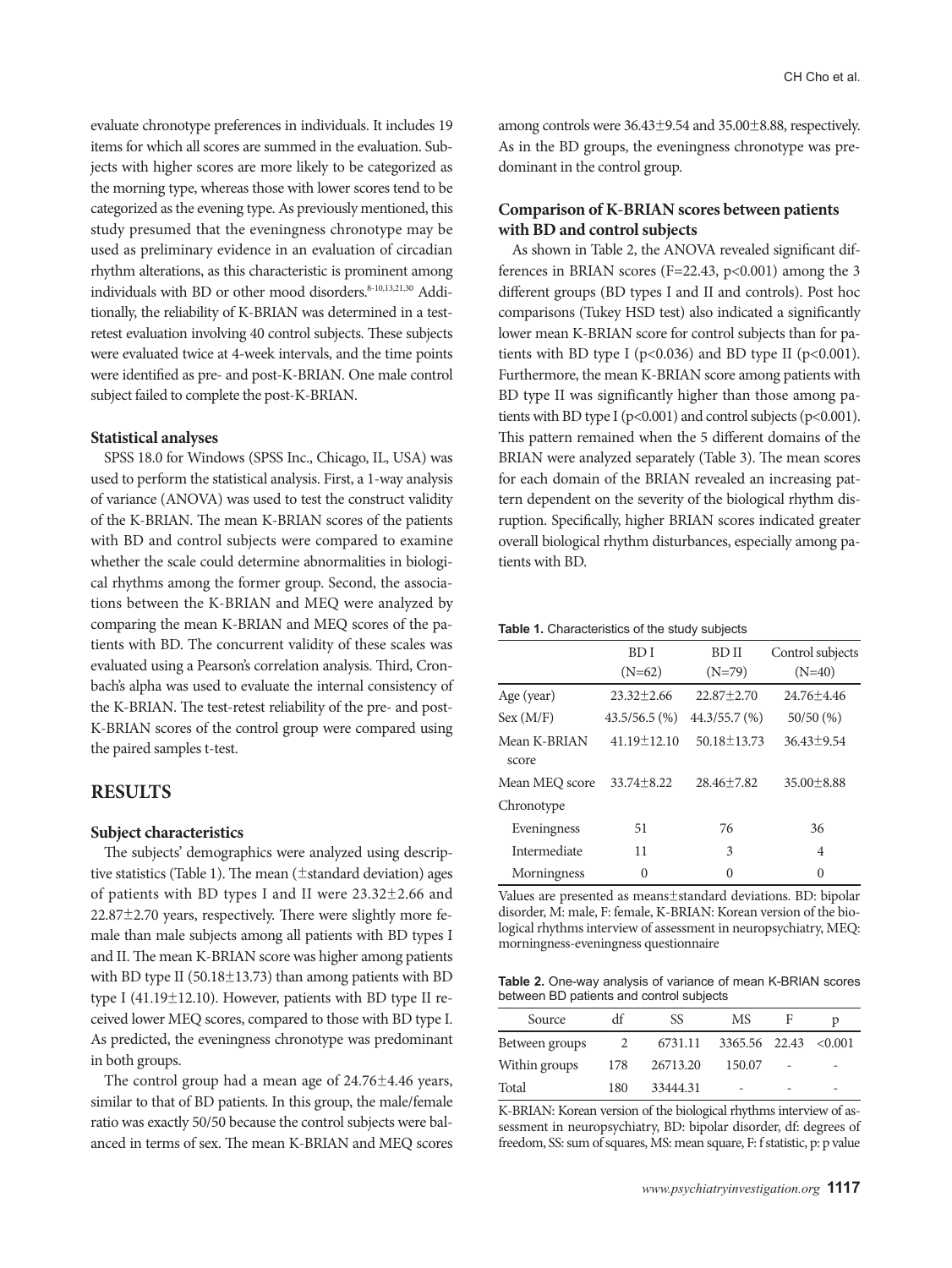**Table 3.** Mean scores on the five domains of the K-BRIAN

| Domains               | Control subjects | BD I             | BD II            |
|-----------------------|------------------|------------------|------------------|
| Sleep                 | $9.28 + 2.64$    | $10.45 \pm 4.19$ | 12.89 ± 4.27     |
| Activity              | $7.17 + 2.36$    | $9.48 \pm 4.17$  | $11.43 \pm 4.47$ |
| Social rhythms        | $5.65 \pm 1.92$  | $7.10 \pm 2.62$  | $8.56 \pm 3.32$  |
| Eating pattern        | $7.05 \pm 2.59$  | $7.82 + 2.92$    | $10.10 \pm 3.55$ |
| Predominant<br>rhythm | $5.88 \pm 1.45$  | $6.34 \pm 1.44$  | $7.20 \pm 1.72$  |

Values are presented in mean±standard deviations. K-BRIAN: Korean version of the biological rhythms interview of assessment in neuropsychiatry, BD: bipolar disorder

## **Analysis of the correlation between K-BRAIN and MEQ**

The analysis revealed a negative correlation between the 2 scales. A linear correlation was observed between these variables such that the MEQ score decreased as the BRIAN score increased. This pattern was expected because a low MEQ score indicates an eveningness chronotype, while a high BRI-AN score reveals biological rhythm disturbances. The correlation had an approximately moderate magnitude or strength and was statistically significant ( $r=-0.45$ ,  $p<0.001$ ).

#### **Reliability statistics of K-BRIAN**

 The K-BRIAN was found to be highly reliable for the evaluation of patients with BD. The Cronbach's alpha value of 0.914 indicated a high level of internal consistency for this scale (Table 4). A test-retest reliability analysis of 39 control subjects revealed a moderate correlation (r=0.46, p<0.001) between the pre- (34.62±8.66) and post-K-BRIAN scores (33.59±6.92). A paired samples t-test revealed no significant intragroup difference between these pre- and post-K-BRAIN scores (t=0.775, p=0.443).

## **Discussion**

We studied the validity and reliability of the K-BRIAN, which has been used to measure biological rhythm in psychiatric settings. Particularly, subjects with BD, which is known to associate closely with circadian rhythm disturbances, were compared with control subjects, and a significant intergroup difference was confirmed. The reliability of the K-BRIAN, confirmed through this study, was similar to that determined in previous studies of BRIAN.<sup>1,4</sup> The Cronbach's alpha values for the entire scale and for each item were very good and additionally confirmed the excellent reliability of K-BRIAN.

Biological rhythm can be measured at several stages. The traditional method involves continuous measurement of the core body temperature;<sup>31</sup> however, most approaches evaluate molecular and behavioral circadian rhythms, wherein the for-

| Item           |              | Scale mean if Corrected item to Cronbach's alpha |                 |
|----------------|--------------|--------------------------------------------------|-----------------|
| number         | item deleted | total correlation                                | if item deleted |
| $\mathbf{1}$   | 41.53        | 0.609                                            | 0.909           |
| $\overline{c}$ | 41.47        | 0.602                                            | 0.909           |
| 3              | 41.37        | 0.584                                            | 0.909           |
| 4              | 41.58        | 0.613                                            | 0.909           |
| 5              | 41.53        | 0.659                                            | 0.908           |
| 6              | 41.65        | 0.603                                            | 0.909           |
| 7              | 41.82        | 0.669                                            | 0.907           |
| 8              | 41.65        | 0.761                                            | 0.905           |
| 9              | 41.62        | 0.754                                            | 0.905           |
| 10             | 42.16        | 0.534                                            | 0.911           |
| 11             | 41.71        | 0.653                                            | 0.908           |
| 12             | 42.17        | 0.443                                            | 0.912           |
| 13             | 41.81        | 0.601                                            | 0.909           |
| 14             | 41.89        | 0.629                                            | 0.909           |
| 15             | 41.42        | 0.701                                            | 0.906           |
| 16             | 41.48        | 0.497                                            | 0.911           |
| 17             | 41.44        | 0.630                                            | 0.908           |
| 18             | 41.99        | 0.403                                            | 0.913           |
| 19             | 41.31        | 0.436                                            | 0.913           |
| 20             | 41.67        | 0.301                                            | 0.926           |
| 21             | 41.65        | 0.466                                            | 0.912           |
| Total          |              |                                                  | 0.914           |

**Table 4.** Reliability analysis of the K-BRIAN

K-BRIAN: Korean version of the biological rhythms interview of assessment in neuropsychiatry

mer can be confirmed by measuring changes in gene expression or hormone secretion and the latter can be measured using actigraphy or wearable devices.<sup>12,32-35</sup> Molecular-level measurements may be most accurate; however, this method remains cumbersome and invasive and is difficult to apply to a large number of subjects. Furthermore, although actigraphy or wearable devices can provide valuable behavior patternbased information related to biological rhythms, it is difficult to obtain this information directly without wearing a device. A biological rhythm measurement based on the K-BRIAN scale is subject to recall bias and dependent on the reliability of answers,<sup>36,37</sup> but can be easily evaluated at any time; furthermore, the ability to assess 5 subdomains makes this scale an attractive clinical and research tool. Particularly, given the changes in seasonal characteristics throughout the year and the increased disturbance of circadian rhythms due to increased nighttime light exposure, a consequence of a significantly modernized and developed lifestyle,<sup>38,39</sup> the K-BRIAN can be useful for measuring disturbances in biological rhythm in a psychiatric context in Korea.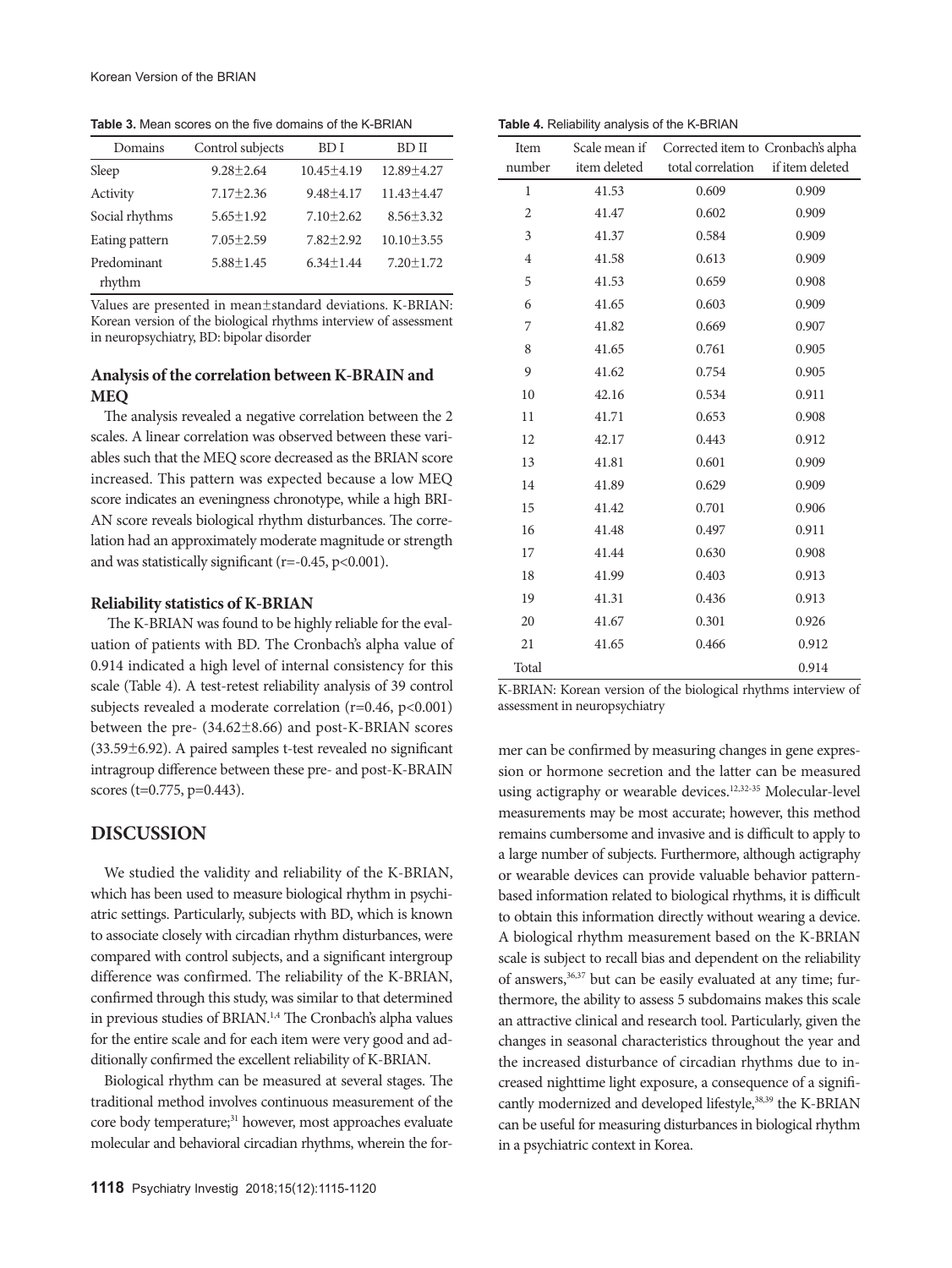In the present study, the K-BRIAN score was significantly higher in patients with BD than in normal controls. This is consistent with previous studies suggesting that patients with BD exhibit more disturbed biological rhythms as determined by the BRIAN.<sup>8</sup> Particularly, the higher K-BRIAN score of patients with BD type II relative to those with type I suggests a stronger association of the former type with biological rhythm disturbances.30 This result can be interpreted in the context of previous studies, which reported a close relationship between biological rhythm disturbances and more frequent and severe depressive features in patients with BD II.<sup>27,28</sup> Further investigation into the relationship between the frequency and severity of mood symptoms and the K-BRIAN will be needed in future. This finding provides important evidence regarding an approach based on biological rhythms in mood disorders research and clinical practices.

The correlation between the MEQ and K-BRIAN was significant and negative and suggested a reasonable degree of concurrent validity. In other words, the lower the MEQ score, the higher the K-BRIAN score. This finding suggests a possible relationship between a biological rhythm disturbance and the eveningness chronotype. Studies have shown that the eveningness chronotype is closely related to BD or seasonal affective disorder (SAD).40-42 From this study, the eveningness chronotype appears more likely to disturb the biological rhythm, and both characteristics are closely related to BD. Patients with the eveningness chronotype often remain awake at night and are very likely to be exposed to inappropriate and unnecessary light while awake. A previous study reported that the molecular circadian rhythms of patients at a high-risk of mood disorder are much more easily disturbed by nighttime light exposure than those of patients at a low-risk.12 The absence of the morningness chronotype and relatively high frequency of the eveningness chronotype on the MEQ in this study indicates changes in the lifestyles of modern Korean residents. This suggests that circadian rhythm vulnerability and rhythm disturbance factors such as nighttime light exposure, which is common among individuals with the eveningness chronotype, may induce and aggravate BD.

This study had some limitations. First, the study sample was relatively small. However, the combined group of patients with BD types I and II included a considerable number of subjects, which was superior to the sample sizes of previous BRIAN-related studies.1,4 Second, it was difficult to select a scale for comparison with K-BRIAN. Previous studies of BRI-AN used the same sleep scale as Pittsburgh Sleep Quality Assessment (PSQI);<sup>1</sup> however, we selected the MEQ to address biological rhythm.<sup>20</sup> Although a tool with a stronger focus on biological rhythm would be a better option, the MEQ is currently the best-available comparison tool.

In this study, we validated the Korean version of the BRI-AN, a scale actively used for biological rhythm measurements in a psychiatric context, and confirmed its validity and reliability in a Korean population. Notably, we observed a significantly higher K-BRIAN score in patients with BD than in normal subjects and confirmed a significant correlation of this scale with the MEQ. Despite some limitations of the K-BRIAN for evaluating biological rhythms, it appears to be a very useful tool for evaluation because it focuses on biological rhythms, unlike other scales that only indirectly measure biological rhythm by evaluating seasonality or chronotype. In the future, the K-BRIAN will likely be used for biological rhythm measurements in various psychiatric areas and for active research and clinical practice pertaining to mood disorders.

#### Supplementary Materials

The online-only Data Supplement is available with this article at https://doi.org/10.30773/pi.2018.10.21.1.

#### Acknowledgments

This study was supported by the Korea Health 21 R&D Project, funded by the Ministry of Health & Welfare, Republic of Korea (HM14C2606) and by the National Research Foundation of Korea (2016M3C7A1904345 and 2017M3A9F1031220).

#### **REFERENCES**

- 1. Giglio LM, Magalhaes PV, Andreazza AC, Walz JC, Jakobson L, Rucci P, et al. Development and use of a biological rhythm interview. J Affect Disord 2009;118:161-165.
- 2. Rumble ME, White KH, Benca RM. Sleep disturbances in mood disorders. Psychiatr Clin North Am 2015;38:743-759.
- 3. Moon JH, Cho CH, Son GH, Geum D, Chung S, Kim H, et al. Advanced circadian phase in mania and delayed circadian phase in mixed mania and depression returned to normal after treatment of bipolar disorder. EBiomedicine 2016;11:285-295.
- 4. Moro MF, Carta MG, Pintus M, Pintus E, Melis R, Kapczinski F, et al. Validation of the Italian Version of the Biological Rhythms Interview of Assessment in Neuropsychiatry (BRIAN): some considerations on its screening usefulness. Clin Pract Epidemiol Ment Health 2014;10: 48-52.
- 5. Giglio LM, Magalhães PV, Kapczinski NS, Walz JC, Kapczinski F. Functional impact of biological rhythm disturbance in bipolar disorder. J Psychiatr Res 2010;44:220-223.
- 6. Guillemin F, Bombardier C, Beaton D. Cross-cultural adaptation of health-related quality of life measures: literature review and proposed guidelines. J Clin Epidemiol 1993;46:1417-1432.
- 7. Kasper S, Wehr TA. The role of sleep and wakefulness in the genesis of depression and mania. Encéphale 1992;18:45-50.
- 8. Ahn YM, Chang J, Joo YH, Kim SC, Lee KY, Kim YS. Chronotype distribution in bipolar I disorder and schizophrenia in a Korean sample. Bipolar Disord 2008;10:271-275.
- 9. Vadnie CA, McClung CA. Circadian rhythm disturbances in mood disorders: insights into the role of the suprachiasmatic nucleus. Neural Plast 2017;2017:1-28.
- 10. Robillard R, Naismith SL, Hickie IB. Recent advances in sleep-wake cycle and biological rhythms in bipolar disorder. Curr Psychiatry Rep 2013;15:402.
- 11. Zee PC, Attarian H, Videnovic A. Circadian rhythm abnormalities. Continuum Lifelong Learn Neurol 2013;19:132-147.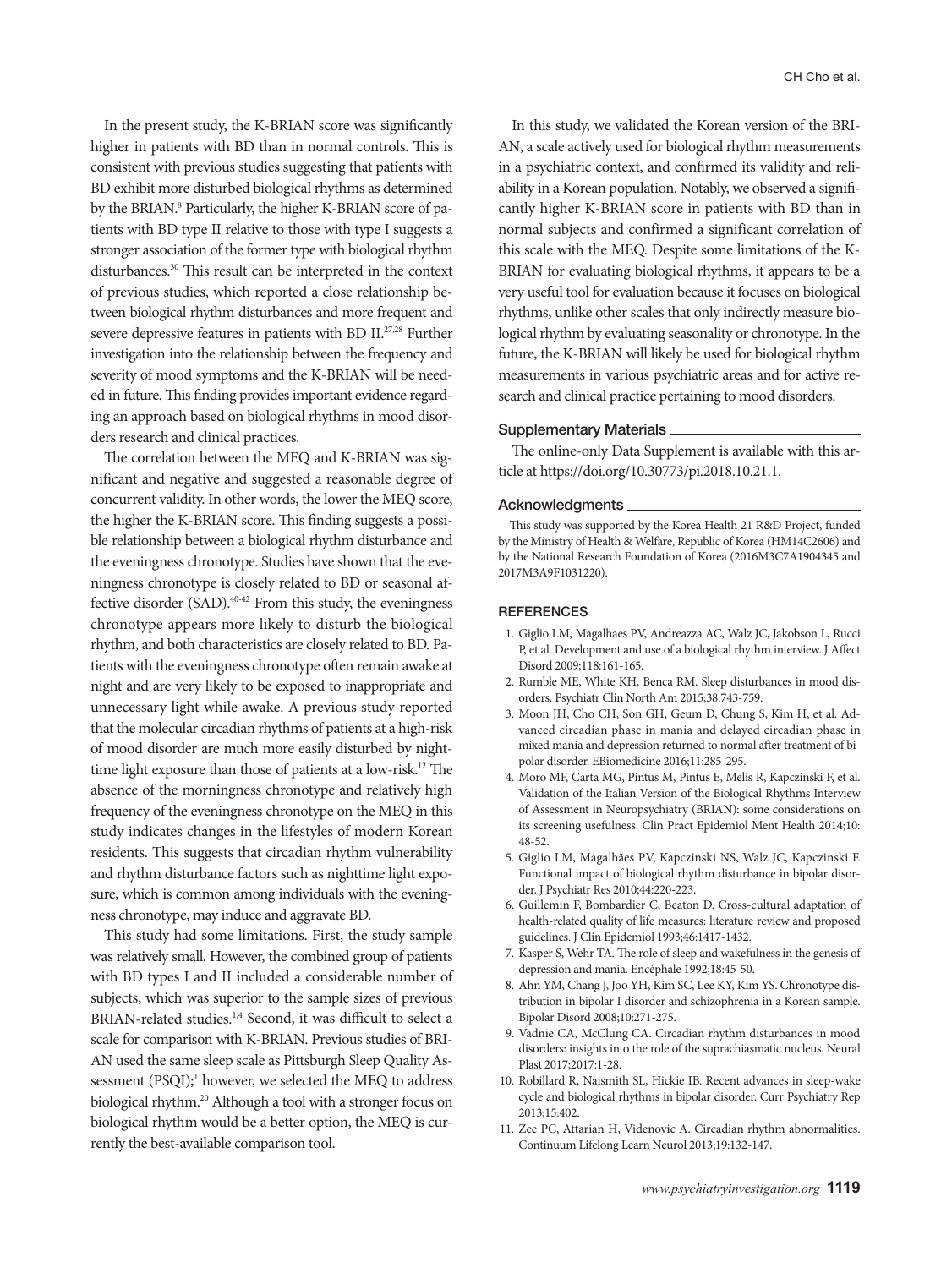- 12. Cho CH, Moon JH, Yoon HK, Kang SG, Geum D, Son GH, et al. Molecular circadian rhythm shift due to bright light exposure before bedtime is related to subthreshold bipolarity. Sci Rep 2016;6:31846.
- 13. Seleem MA, Merranko JA, Goldstein TR, Goldstein BI, Axelson DA, Brent DA, et al. The longitudinal course of sleep timing and circadian preferences in adults with bipolar disorder. Bipolar Disord 2015;17: 392-402.
- 14. Frank E, Hlastala S, Ritenour A, Houck P, Tu XM, Monk TH, et al. Inducing lifestyle regularity in recovering bipolar disorder patients: results from the maintenance therapies in bipolar disorder protocol. Biol Psychiatry 1997;41:1165-1173.
- 15. Leibenluft E, Suppes T. Treating bipolar illness: focus on treatment algorithms and management of the sleep-wake cycle. Am J Psychiatry 1999;156:1976-1981.
- 16. Pail G, Huf W, Pjrek E, Winkler D, Willeit M, Praschak-Rieder N, et al. Bright-light therapy in the treatment of mood disorders. Neuropsychobiology 2011;64:152-162.
- 17. Padiath QS, Paranjpe D, Jain S, Sharma VK. Glycogen synthase kinase 3β as a likely target for the action of lithium on circadian clocks. Chronobiol Int 2004;21:43-55.
- 18. Li X, Bijur GN, Jope RS. Glycogen synthase kinase-3β, mood stabilizers, and neuroprotection. Bipolar Disord 2002;4:137-144.
- 19. Rosenthal N, Bradt G, Wehr T. Seasonal Pattern Assessment Questionnaire. Bethesda: National Institute of Mental Health; 1987.
- 20. Horne JA, Ostberg O. A self-assessment questionnaire to determine morningness-eveningness in human circadian rhythms. Int J Chronobiol 1976;4:97-110.
- 21. Bradley AJ, Webb-Mitchell R, Hazu A, Slater N, Middleton B, Gallagher P, et al. Sleep and circadian rhythm disturbance in bipolar disorder. Psychol Med 2017;47:1678-1689.
- 22. Wood J, Birmaher B, Axelson D, Ehmann M, Kalas C, Monk K, et al. Replicable differences in preferred circadian phase between bipolar disorder patients and control individuals. Psychiatry Res 2009;166: 201-209.
- 23. Bullock B, Corlass-Brown J, Murray G. Eveningness and seasonality are associated with the bipolar disorder vulnerability trait. J Psychopathol Behav Asess 2014;36:443-451.
- 24. Association AP. Diagnostic and Statistical Manual of Mental Disorders (DSM-5®). Washington DC: American Psychiatric Pub; 2013.
- 25. Cho CH, Ahn YM, Kim SJ, Ha TH, Jeon HJ, Cha B, et al. Design and methods of the Mood Disorder Cohort Research Consortium (MD-CRC) Study. Psychiatry Investig 2017;14:100-106.
- 26. Hergueta T, Baker R, Dunbar GC. The Mini-International Neuropsychiatric Interview (MINI): the development and validation of a structured diagnostic psychiatric interview for DSM-IV and ICD-10. J Clin Psychiatry 1998;59(Suppl 20):22-33.
- 27. Pinho M, Sehmbi M, Cudney L, Kauer-Sant'anna M, Magalhães P, Reinares M, et al. The association between biological rhythms, depres-

sion, and functioning in bipolar disorder: a large multi-center study. Acta Psychiatr Scand 2016;133:102-108.

- 28. Rosa AR, Comes M, Torrent C, Solè B, Reinares M, Pachiarotti I, et al. Biological rhythm disturbance in remitted bipolar patients. Int J Bipolar Disord 2013;1:6.
- 29. Allega OR, Leng X, Vaccarino A, Skelly M, Lanzini M, Hidalgo MP, et al. Performance of the biological rhythms interview for assessment in neuropsychiatry: an item response theory and actigraphy analysis. J Affect Disord 2018;225:54-63.
- 30. Chung JK, Lee KY, Kim SH, Kim EJ, Jeong SH, Jung HY, et al. Circadian rhythm characteristics in mood disorders: comparison among bipolar I disorder, bipolar II disorder and recurrent major depressive disorder. Clin Psychopharmacol Neurosci 2012;10:110-116.
- 31. Refinetti R, Menaker M. The circadian rhythm of body temperature. Physiol Behav 1992;51:613-637.
- 32. Son GH, Chung S, Choe HK, Kim HD, Baik SM, Lee H, et al. Adrenal peripheral clock controls the autonomous circadian rhythm of glucocorticoid by causing rhythmic steroid production. Proc Natl Acad Sci USA 2008;105:20970-20975.
- 33. Inouye SI, Kawamura H. Persistence of circadian rhythmicity in a mammalian hypothalamic "island" containing the suprachiasmatic nucleus. Proc Natl Acad Sci USA 1979;76:5962-5966.
- 34. Lee HA, Lee HJ, Moon JH, Lee T, Kim MG, In H, et al. Comparison of wearable activity tracker with actigraphy for sleep evaluation and circadian rest-activity rhythm measurement in healthy young adults. Psychiatry Investig 2017;14:179-185.
- 35. Morgenthaler T, Alessi C, Friedman L, Owens J, Kapur V, Boehlecke B, et al. Practice parameters for the use of actigraphy in the assessment of sleep and sleep disorders: an update for 2007. Sleep 2007;30:519-529.
- 36. Van de Mortel TF. Faking it: social desirability response bias in self-report research. Aust J Adv Nurs 2008;25:40-48.
- 37. Wherry Sr RJ, Bartlett C. The control of bias in ratings: a theory of rating. Pers Psychol 1982;35:521-551.
- 38. Lee HS, Kang CM, Kang BW, Kim HK. Seasonal variations of acidic air pollutants in Seoul, South Korea. Atmos Environ 1999;33:3143-3152.
- 39. Cho CH, Lee HJ, Yoon HK, Kang SG, Bok KN, Jung KY, et al. Exposure to dim artificial light at night increases REM sleep and awakenings in humans. Chronobiol Int 2016;33:117-123.
- 40. Johansson C, Willeit M, Smedh C, Ekholm J, Paunio T, Kieseppä T, et al. Circadian clock-related polymorphisms in seasonal affective disorder and their relevance to diurnal preference. Neuropsychopharmacology 2003;28:734-739.
- 41. Lee HJ, Rex KM, Nievergelt CM, Kelsoe JR, Kripke DF. Delayed sleep phase syndrome is related to seasonal affective disorder. J Affect Disord 2011;133:573-579.
- 42. Murray G, Allen NB, Trinder J. Seasonality and circadian phase delay: prospective evidence that winter lowering of mood is associated with a shift towards Eveningness. J Affect Disord 2003;76:15-22.